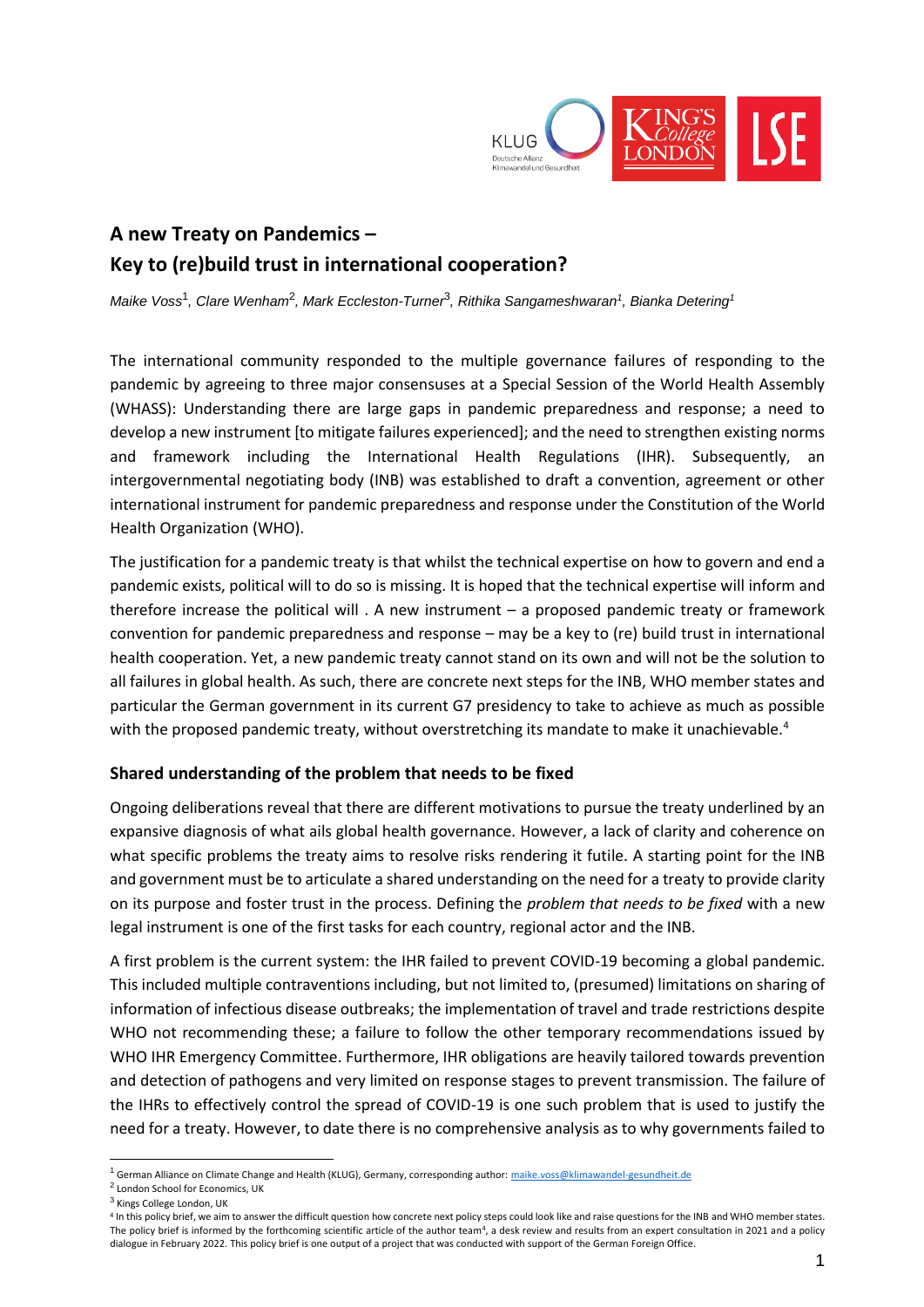comply with their obligations under the IHR. The only analysis of the IHR has been on their functioning as an independent instrument, rather than compliance with them. The first step for the treaty negotiations must be to understand why governments failed to comply to the IHR as the contemporary global governance mechanism for global disease control, in order to mitigate replicable problems with any pandemic treaty in the future.

# **Process for the treaty text and beyond**

A first draft text is expected for  $1<sup>st</sup>$  August 2022. To get there, principles around the process need to be developed and implemented ensuring a member state-led, transparent, inclusive and fair procedure with full participation of all member states with meaningful inclusion of non-state actors. **Consultation of experts and academics in an interdisciplinary manner could further inform the INB, especially on the content of the treaty and support priority setting.** A science-policy-interface and formats like policy dialogues together with accompanied research projects could support trust building activities bringing researchers and diplomats together - digitally and in person.

Nikogosian & Kickbusch (2021) recommend involving World Bank, International Monetary Fund, World Trade Organisation and International Labour Organisation for treaty negotiations. Additionally, for the treaty to not be viewed as an instrument being pushed by the high-income countries, involvement of political bodies such as the G7 and the G20 along with important regional bodies such as the African Union, ASEAN, Mercosur and others would be crucial. **In its G7 presidency, Germany could host discussions how to engage the G7 and regional actors such as the European and the African Union in the treaty development.**

The INB also needs to ensure close collaboration with the WHO secretariat and with the working group on pandemic preparedness and response (WGPR) to reduce overlaps. Engaging in these several initiatives in Geneva puts some countries under a lot of pressure. Supporting these countries and their civil society organizations will be crucial to ensure inclusive participation. **Without the support of civil society, a pandemic treaty will not see the light of day, or it will fail to ensure that the contents protect those most at risk.** The current pandemic has demonstrated the inequalities that perpetuate global society, and that those who suffer the most of intersectional barriers (race, gender, age, sexual orientation, income, disability) are those who are most affected both by COVID-19 itself, and the downstream effects of pandemic policy. That's why engagement with civil society also nationally and including their feedback in negotiations will be crucial.

There is the risk that negotiating the treaty costs a lot of time and money. To make sure there will be fundamental changes in the ways in which states respond to emerging infectious diseases or address the underlying inequalities which blights the global health system, **diplomats especially those from high-income countries, could advocate the pandemic treaty domestically to achieve larger acceptance nationally and open the floor for discussion on behavioural changes of their countries towards failures in responding to COVID-19.** 

## **Instrument form**

After discussions of the binding/ non-binding nature of a new instrument, the treaty is expected to be modelled as a Framework Convention complemented by additional instruments (protocols, guidelines or standards) for adoption by governance bodies created through the treaty. This approach to treatymaking allows parties to reach consensus on high-level legally binding principles and commitments within the initial Convention – i.e., the meaning of 'equity' or 'solidarity' in a health emergency, and states parties give a commitment to act in solidarity during such an emergency, followed by agreements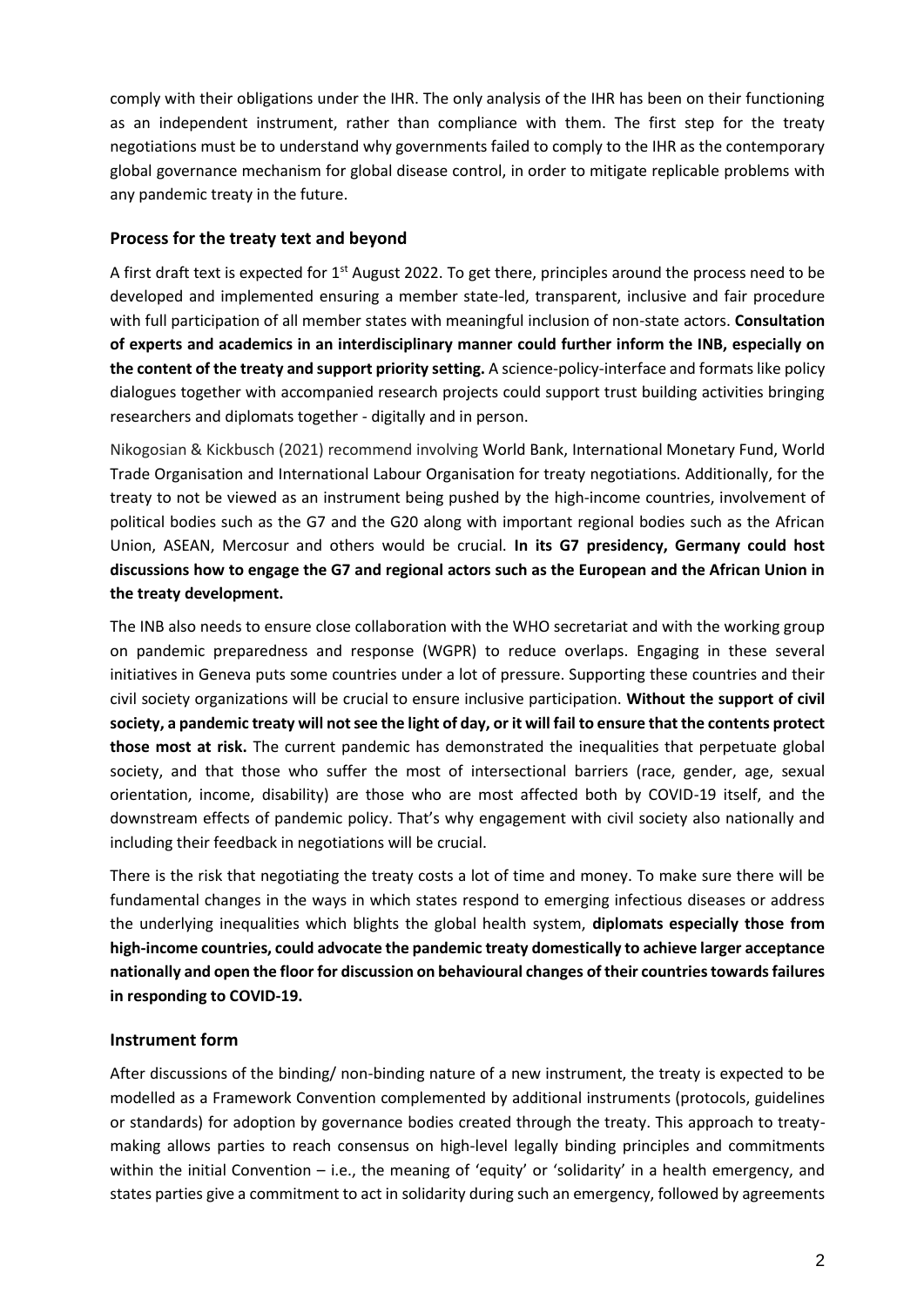adding detailed commitments regarding operationalising these commitments – i.e., a protocol regarding pathogen sharing, or one on equitable access to vaccines etc.

A notable precedent of such a public health treaty under the auspices of the WHO is the Framework Convention on Tobacco Control (FCTC). However, unlike the FCTC which focuses on a specific problem with proven solutions, the treaty seeks to focus on an expansive, transnational health issue with limited technological or policy solutions. Therefore, while a framework convention may seem appealing from a "get it done" perspective, building on contemporary political momentum, its inability to create a harmonious international legal regime could leave significant gaps in the global governance of health emergencies. In addition, while civil society organizations pushed WHO member states to develop the FCTC; so far, no supportive movement for the pandemic treaty currently exists, even though several civil society groups have shown interests in the treaty discussions. Moreover, no non-state actor engagement mechanism has yet been established by the INB.

By enabling states to select which protocols within the treaty they wish to be party to, the approach risks different states ratifying different elements of the overall treaty package leading to more fragmentation in global health governance. However, as a result, this may promote a broad consensus to overarching principles and norms, but with national differentiation regarding specific obligations.

# **The long list of thematic wishes**

Many different thematic issues are on the table making strategic priority setting vital to focus on where there might be easy consensus and meaningful measures towards pandemic preparedness and response. However, there are clear differences in scope and depth of the proposed thematic issues challenging the INB to bring them together in a structured manner. The long list of wishes and expectation includes:

- Anchoring the treaty in human rights and address the principles of the right to health, equity, solidarity, transparency, trust, and accountability;
- Using a One Health approach for pandemic prevention and early detection;
- Stronger health systems information and reporting mechanisms; including a better use of digital technology for data collection and sharing;
- A reform of the WHO alarm mechanism, the public health emergency of international control (PHEIC) declaration process and travel and travel restrictions;
- Pathogen and genomic data sharing;
- Resilience to and response to pandemics, including universal access to medicines, vaccines, diagnostics, medical equipment and treatments as well as resilient supply chains, technology transfer;
- Investments in health system strengthening and increased financing for pandemic preparedness and response;
- Stronger international health framework with a strengthened WHO at the centre and increase global coordination;
- Reinforcing legal obligations and norms of global health security and standard settings of health care systems;
- Coordination of research and development (R&D)

Whilst we do not suggest that all will make it into a treaty, we do see a risk of so much being touted for inclusion within a single accord, that it seems unlikely that it will be able to achieve it all. Moreover, if the substantive content does make it to the drafting and negotiation process of the INB, it is unlikely that during this process there will be consensus on these issues from member states, which in turn will limit ratification of any treaty nationally, particularly if these are seen to infringe on trade or sovereignty.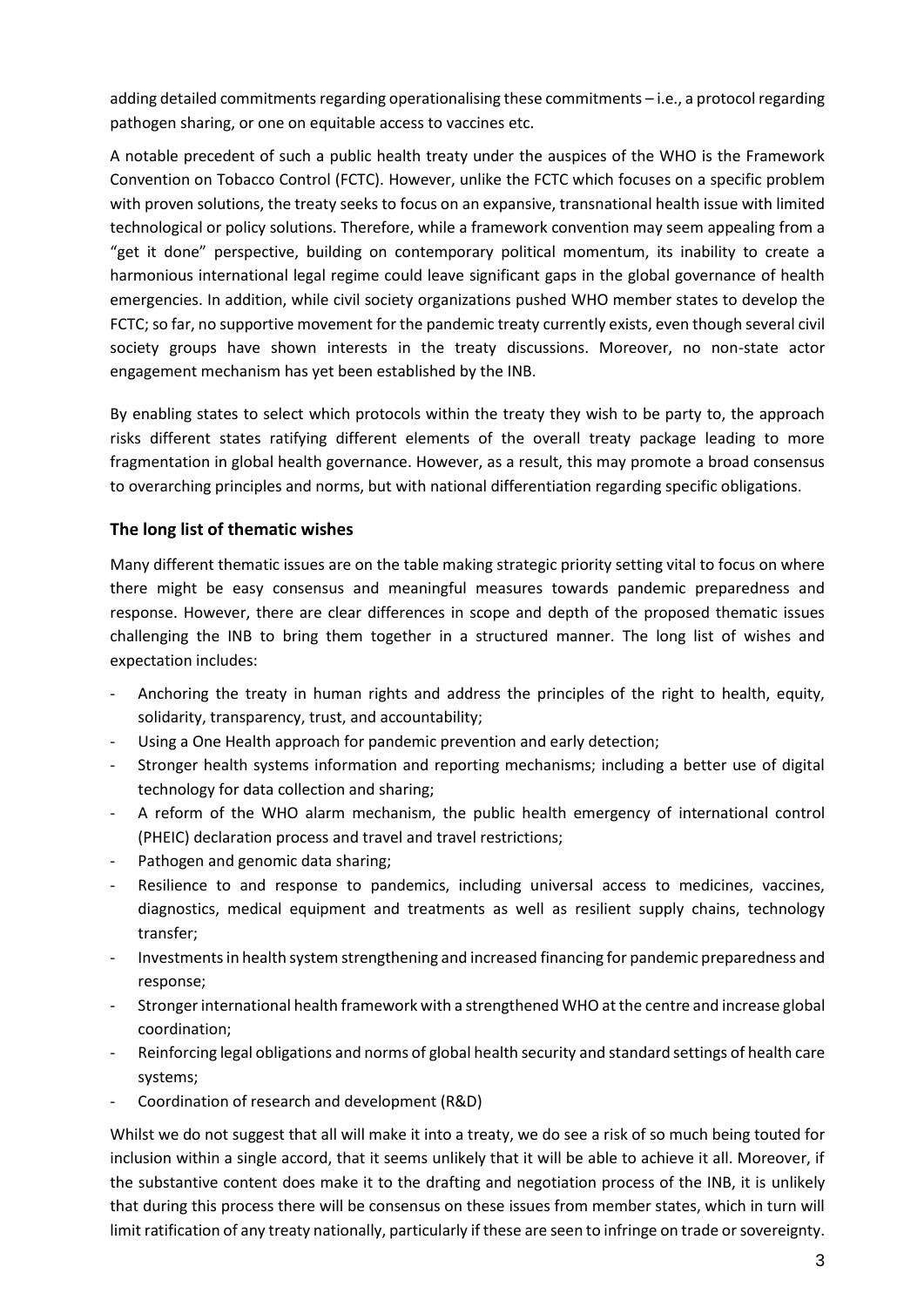To bring some order into this long list of thematic issues, the Graduate Institute Geneva suggests a taxonomy of thematic grouping for a new instrument on pandemic prevention, preparedness and response. However, we argue that even more focus and *priority setting on response* is needed, especially at the beginning of a health emergency, as this is the gap evident in the IHR. We therefore suggest aiming to formalise cooperation on the systems that alert the world to a pandemic that triggers action in four areas following the life cycle of an outbreak:

# *1. Pandemic Prevention*

Proponents of the treaty push to address potential pandemic sources using the concept of One or Planetary Health and 'deep prevention' to include antimicrobial resistance (AMR), zoonoses, climate adaptation and mitigation and accidental pathogen release into the content discussion of a pandemic treaty. Implementing a One Health approach can link human, animal, and environmental health by harnessing multi-sectoral collaboration to establish integrated surveillance systems, build global health monitoring frameworks based on One Health metrics and methodology, and effectively address crosssectoral challenges of AMR, food insecurity, and climate change.

Questions to be answered:

- How can a One Health Approach be implemented and incentivised in pandemic prevention?
- How can data on infectious pathogens in wildlife, companion animals, livestock, humans, and the environment (i.e. soil and water), as well as on risk factors for disease emergence be connected, integrated and equally shared?
- How can One Health capacity and pandemic preparedness monitoring and assessment be built into the global governance architecture? Who would be responsible to do so?
- If a pandemic treaty is negotiated under WHO, how will WHO govern other legal regimes, e.g., animal health, environmental issues and biodiversity implications of pathogen sharing under the Convention on International Trade in Endangered Species, Convention on Biological Diversity, Pandemic Influenza Preparedness Framework and the Nagoya Protocol, UN Convention to Combat Desertification.
- How can coherence between new legal instruments with existing environmental treaties, the IHR and animal health regulations be strengthened?

## *2. Pandemic Preparedness and Detection*

There is an urgent need to promote equity in pathogens and data sharing during outbreaks, as part of efforts to decolonise global health and the environment.

Questions to be answered:

- How can we incentive the prompt sharing of data and pathogens during a health emergency?
- How can we remove barriers to open sharing of data during a health emergency, such as trade and travel restrictions imposed on those nations who do share – e.g, South Africa/Omicron variant?
- How is the sharing of data and pathogens linked to the sharing of vaccines and medical countermeasures?
- What role for Access and Benefit Sharing arrangements in the above, particularly considering the critique that they are unable to deliver *equity?*
- Is digital sequence information a sovereign resource under the CBD/Nagoya Protocol system?
- *3. Pandemic Response*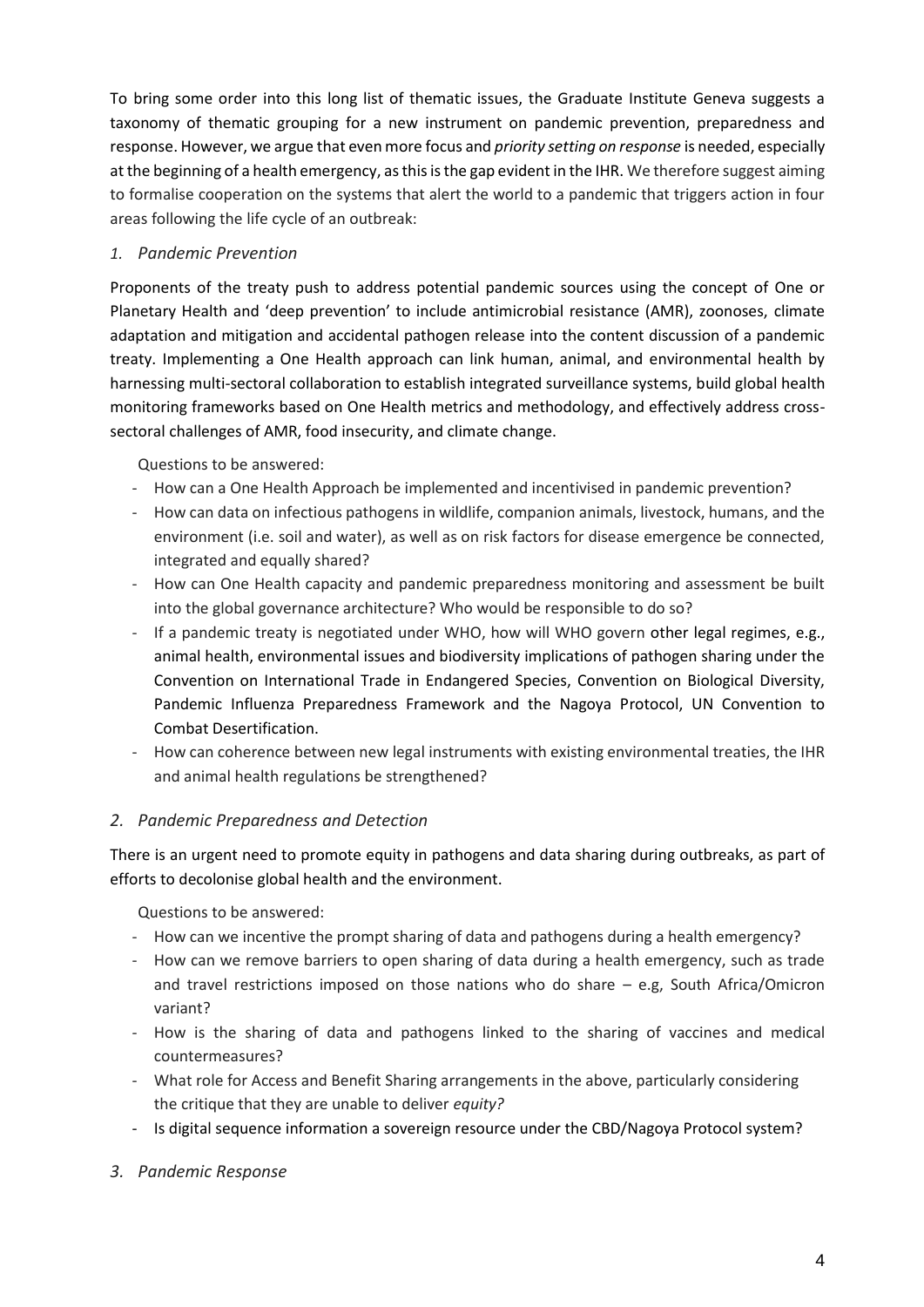The issue of equitable access to vaccines, diagnostics, therapeutics and equipment will be one of the most serious conversations the INB, all WHO member states and the German government in its G7 presidency will face in the months and years to come.

Questions to be answered:

- Who triggers travel and trade restrictions and for what purpose? What mitigations can WHO (or other international actors) put in place to minimise disruption and negative impacts?
- What are the requirements for equitable distribution of and access to health products and technology?
- What role will the ACT Accelerator play in the future?
- How can political public health literacy be increased to provide evidence informed public health communication?

# *4. Financing Pandemic Preparedness and Response*

Several proposals to finance pandemic preparedness and response have been made by the IPPPR, the G20, the US and the WHO sustainable financing working group. Financing for the pandemic treaty could come from Bretton Woods institutions, such as the IMF as Special Drawing Rights or from World Bank in the form of loans, or indeed a new pooled insurance mechanism for pandemics could be established to cost share the risks associated with infectious disease outbreaks, while simultaneously using these financing resources to encourage compliance with a pandemic treaty. A new Global Health Security Financial Intermediary Fund (FIF) pushed by the US could be housed at the World Bank and could be overseen by a Global Health Threats Council, as suggested by the US. The importance of sustainable financing for effective public health security would also entail an increase of compulsory and voluntary funding of WHO by member states, public health taxations, and permanent endowments. Secured financing would allow for greater autonomy and support independent governance by shielding the body from excessive political influence. However, these discussions while crucial to the future success of WHO during a health emergency, are not part of the present treaty negotiations.

Questions to be answered:

- At what point and how quick is a financing mechanism accessible for countries responding to outbreak and for its neighbour states?
- What are the incentives to mobilise funding for core capacity building under the IHR?
- How can duplication of funding initiatives be reduced?
- How can this be connected to the pandemic treaty?

## **Interaction with the IHR**

A potential alternative to the treaty would be to update the IHR, making them more relevant, and enhancing the governance and compliance gaps, moving them beyond the current "name and shame". However, reopening the text of the IHR for renegotiation runs the risk of not simply adding in more tenets, but losing some of what is currently there during negotiations. The US is proposing to update the IHR alongside with calls on countries to design and establish a FIF with initial goal of reaching \$10 billion. The president of the EU commission Ursula von der Leyen has already committed to work with the US and within the G20 on this proposal. A universal agreement on the characteristics of a FIF is still a matter of debate.

Beyond the content proposals listed above, states have clarified their expectations that any treaty must work in conjunction with IHR (2005); that it has legally binding enforcement mechanisms; a strong secretariat; clear metrics for monitoring and evaluation; must involve heads of state and not simply public health professionals; forms part of broader WHO reform efforts; has both technical guidance and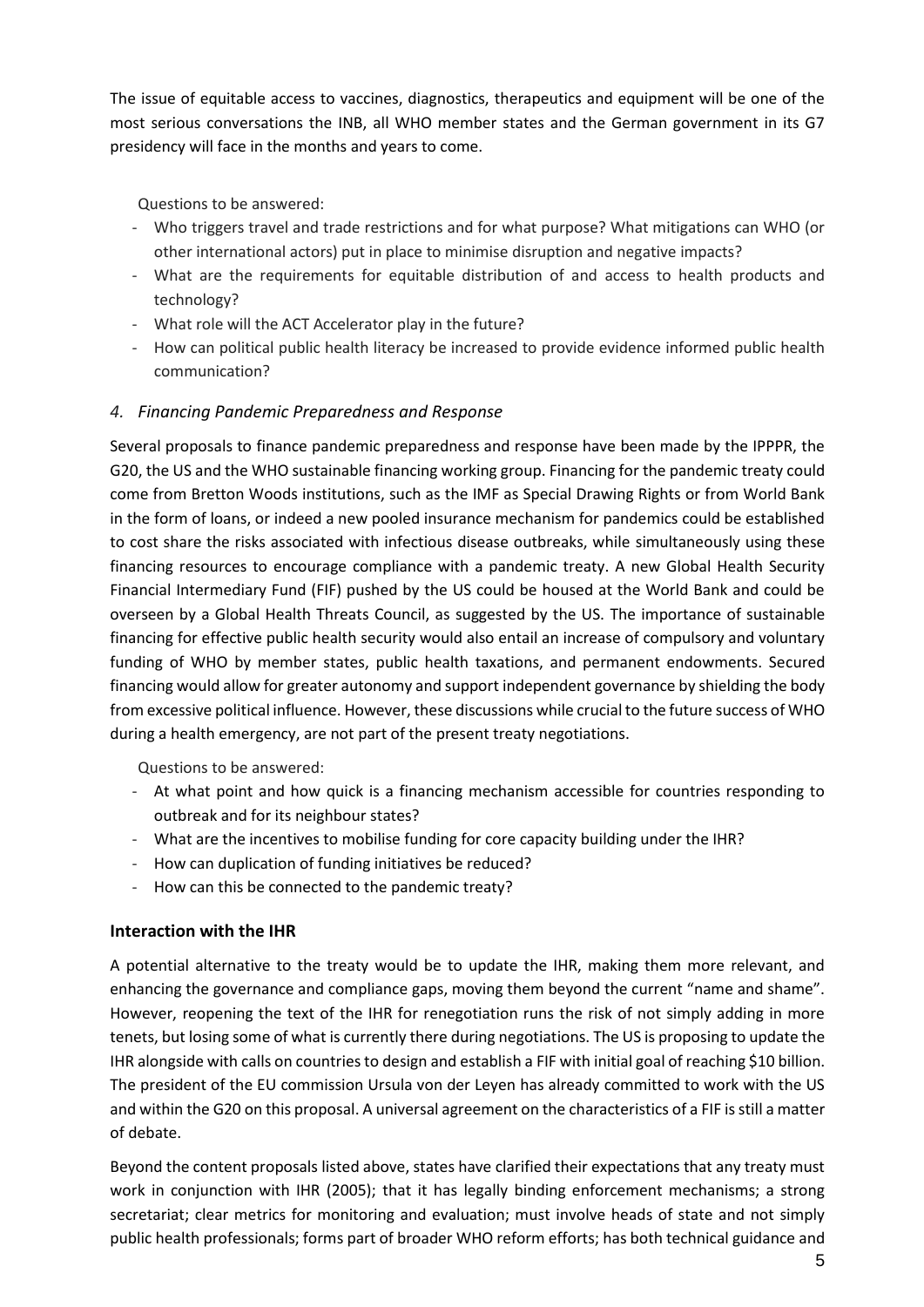political engagement; address material conditions to facilitate adherence; and not only focuses on global level, but requires action at national level and state buy-in domestically.

Given the substantive overlap in content between the IHR and the newly proposed instrument, it is necessary to consider how the two instruments can work in harmony. This is made all the more important due to the fragmentation issue highlighted above; some member states will be party only to IHR, some to IHR and the framework convention treaty, and some to IHR, the treaty and its subsequent protocol(s).

A half-way house would be, rather than reopening the IHR for (re) negotiation, to implement a review conference to tweak the IHR regularly, ironing out issues which emerge on an ongoing basis. This model is well utilised for the Biological Weapons Convention which has biannual meetings to re-establish procedures and norms associated with the treaty. **Accountability could also be strengthened (but not ensured) through coordinated, concrete commitments and impact assessments like regular conferences of the parties (COP) as used in the Paris Agreement on Climate Change.** A high-level conference of the parties for pandemic prevention and preparedness (COPHealth) is expected to include monitoring and evaluation mechanisms which are straightforward, clear and vigorous and provide access from and inclusive engagement with civil society, private sector and academia.

**Parallel and ongoing processes such as the "universal periodic health review" (UPHR) mechanism are not yet linked to the pandemic treaty debates even though integration could have benefits to both processes by including regular peer-reviews, reports by special rapporteurs, experts, and civil society, and incentives and provision of financial assistance to fill identified gaps in pandemic prevention, preparedness and detection and response.** 

Questions to be answered:

- How will IHR work in tandem with the pandemic treaty?
- What is missing from the IHR that is needed in the pandemic treaty?
- How to ensure that revisions to the IHR complement broader governance norms in global health?
- How will a UHPR mechanism work alongside IHR and a pandemic treaty?

## **Enhanced response will enhance compliance**

For this treaty to have teeth, the organization that governs it needs to have power – either political or legal - to enforce compliance. In its current form, WHO does not possess such powers. Even though the discussion on strengthening WHO is broader and sits outside of the pandemic treaty negotiations, WHO currently has neither the capacity/mandate to govern a pandemic treaty including the long list of thematic wishes, nor will other international organizations accept WHO's mandate to do so. In order to enforce compliance, Schwalbe & Lehtimaki (2021) recommend learning from convention on chemical weapons and conclude the treaty at the United Nations level, and not a member state-controlled organisation like the WHO**. However, we fear, that it has been already decided with the INB mandated by WHASS, that a treaty will be developed under the roof of WHO. To move on with the treaty, WHO therefore needs to be empowered – financially, and politically.**

Proponents argue that non-compliance with the legally binding IHRs is a severe shortcoming in the current pandemic. However, it remains unclear how the proposed pandemic treaty under Article 19 of the WHO Constitution, would foster compliance compared to the IHRs. **We argue, that if international pandemic response is enhanced, compliance is enhanced. In case of a declared health emergency, resources need to flow to countries in which the emergency is occurring, triggering response elements such as financing and technical support. These are especially relevant for LMICs, and could be used to encourage and enhance the timely sharing of information by states, by assuring them that they will not be subject to arbitrary trade and travel sanctions for reporting, but instead, be provided with the**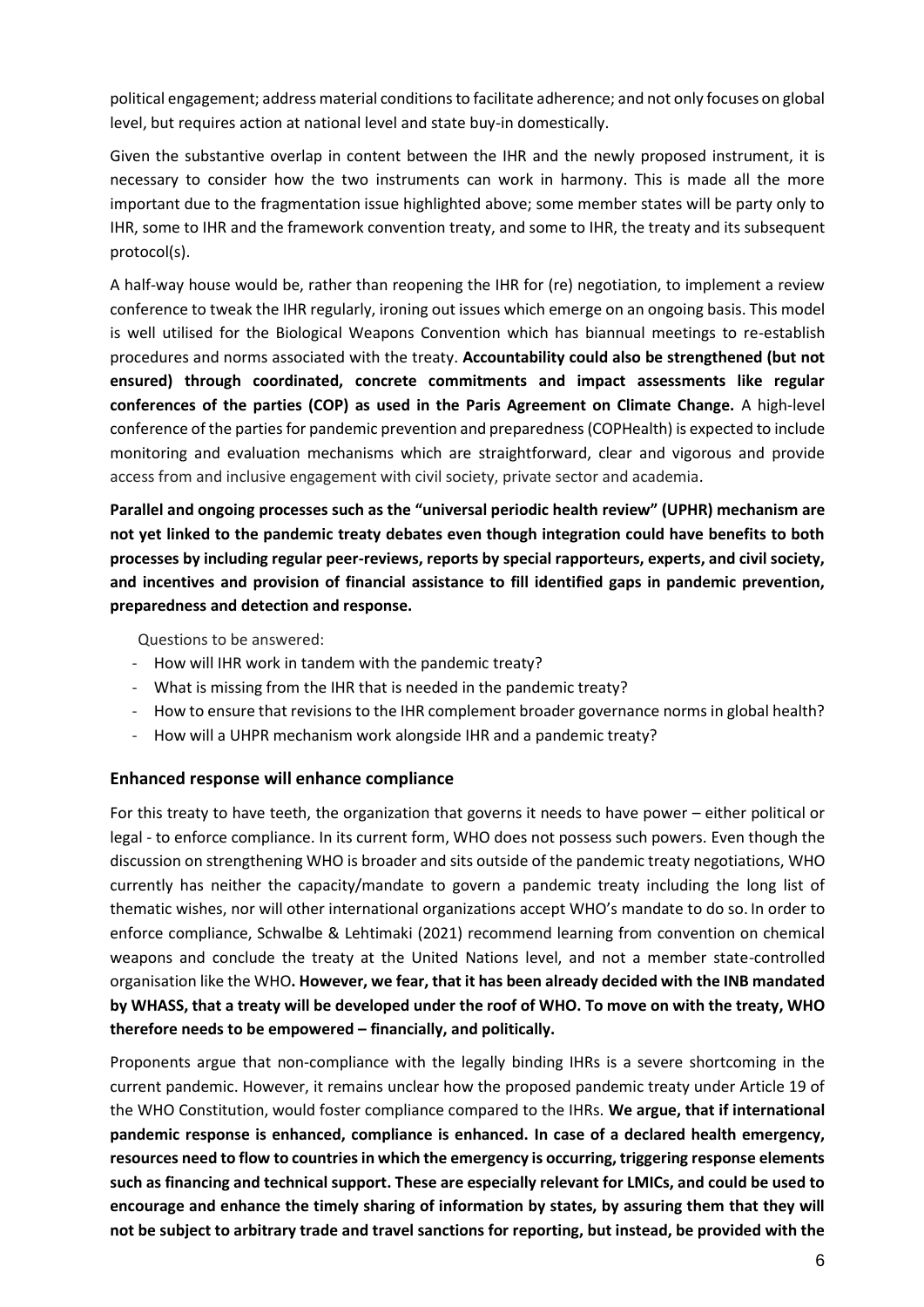**necessary financial and technical resources they require to effectively respond to the outbreak.** Highincome settings, however, may not be motivated by financial resources in the same way as their lowincome counterparts, warranting consideration as to non-financial incentives for compliance. We therefore argue, that an adaptable incentive regime for the variety of states and their contexts is needed.

The need for a treaty is often justified by citing the current public health regime's lack of ability to sanction non-compliance. In order to achieve compliance two key options for enforcement mechanisms are being discussed: incentives or sanctions (or both). Duff and colleagues (2021) discuss forms which these mechanisms could take. Incentives for compliance "could include tangible resources, such as financial aid or technical assistance […] access to data and information, recommendations and guidance". Sanctions "could include public reprimands, economic sanctions, or denial of benefits". The benefits for countries would need to be significant in order to serve as an incentive. Moreover, these mechanisms would need to be tailored to the various needs and capabilities of the individual countries.

Questions to be answered:

- What incentives can be drawn from across the governance space to encourage compliance?
- How to ensure these incentives are acceptable for states seeking to ratify the pandemic treaty?
- What other measures can be brought in to support compliance?

#### **Next steps**

Looking from August 2022 onwards, it will likely take years to negotiate the treaty, given the scope of proposed content and the many lessons identified but not learnt yet. The world in its current pandemic state cannot wait until 2024 for a pandemic treaty to be negotiated to fundamentally impact behaviours in international disease prevention and response. The minimum outcome of the treaty negotiations are trustworthy relations between the global south and the global north; the maximum outcome must be trust that has been built by a process that leads to a pandemic treaty with teeth and an incentive regime that is sensitive for a variety of actors. To get there, negotiators and all WHO member states, especially high income-countries need to be willing to compromise and to collectively chose a set of rules to be willing to comply to in health emergencies as well as in 'peacetime'. At the same time, expectations on what the treaty as a legal instrument can and cannot do, must be managed. **A treaty cannot and will not bind together all the many proposed initiatives and will not fix all challenges WHO and global health face. The ongoing debates around the pandemic treaty, however, could be a forum to mitigate fragmentation and reduce duplication in global health, if meaningful discussions are encouraged. To do so, Questions that the WHO member states and the INB need to answer to move forward with the pandemic treaty are:**

#### *Questions for all WHO member states*

- What is the *specific* problem that need to be fixed with a new legal instrument?
- Why don't governments follow the IHR?
- What are the non-negotiables of the long list of thematic wishes?
- What do the WHO member states mean by 'equity' or 'solidarity' in a health emergency?
- How do countries commit to act equitably or in solidarity during a health emergency? Is this a broad interpretive principle or will it be operationalised around specific issues e.g., information sharing, pathogen sharing, or access to vaccines and countermeasures?
- What are (high income) countries willing to give up/invest nationally in order to ensure the world is better prepared internationally for future pandemics? E.g., suspend advance purchase agreements for novel vaccine candidates, committing a higher percentage of GDP to WHO?
- What steps can be taken now by (high income) countries' governments to ensure that their (new) commitment to health equity does not change with a change of government?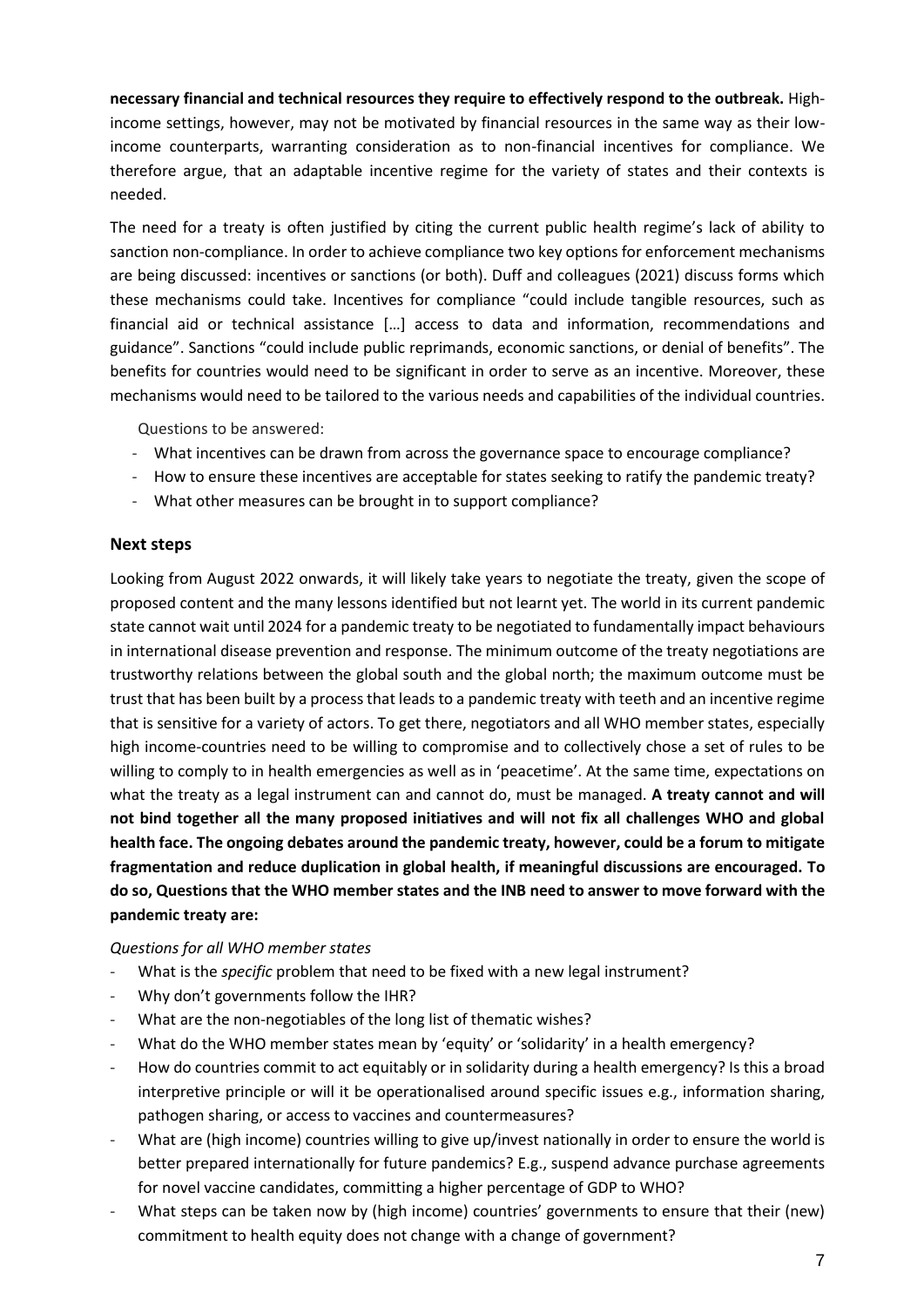Where can manufacturing policy (outside the pandemic treaty) tackle failures in responding to COVID-19? (Supporting manufacturing health products in resourceful countries with small population that provide access to their 'family first' before they produce for the world market might be one way forward in order to increase speed to access these tools.)

## *Questions for the INB*

- How can a new pandemic treaty and the IHR work in harmony without duplication?
- When does a pandemic treaty kick into action and what triggers its engagement?
- What kind of system for voluntary vs. mandatory transfer of technology and/or waiving of intellectual property rights in an emergency is needed and how is it linked to the pandemic treaty?
- How will equitable transfer of knowledge, capacities, technology and products be ensured in future pandemics?
- What is the future of ACT-A?
- How can shifts in power, and the need to decolonise global health, be included in the process of developing and negotiating the treaty?
- How to ensure that a variety of states engage with the development and negotiation of the treaty?
- How can inclusive engagement with non-state actors be ensured? What can be done if civil society or the private sector are not supporting the process?
- How can a science-policy-interface be designed in order to inform the INB and WHO member states with the best available evidence? Which formats are useful to bring experts and diplomats together?

Frieden & Buissonnière (2021) recommend strengthening and sustaining core capabilities of public health systems while ensuring the treaty also includes a robust implementation strategy. We add, that the world cannot wait for the pandemic treaty to be implemented to accelerate the response to the current pandemic. **We believe, that trust can be (re)build in the process of developing and negotiating a pandemic treaty. To start with it, the question of what can be done now to accelerate action on equitable distribution of health products and strengthening health system resilience need to be answered immediately.**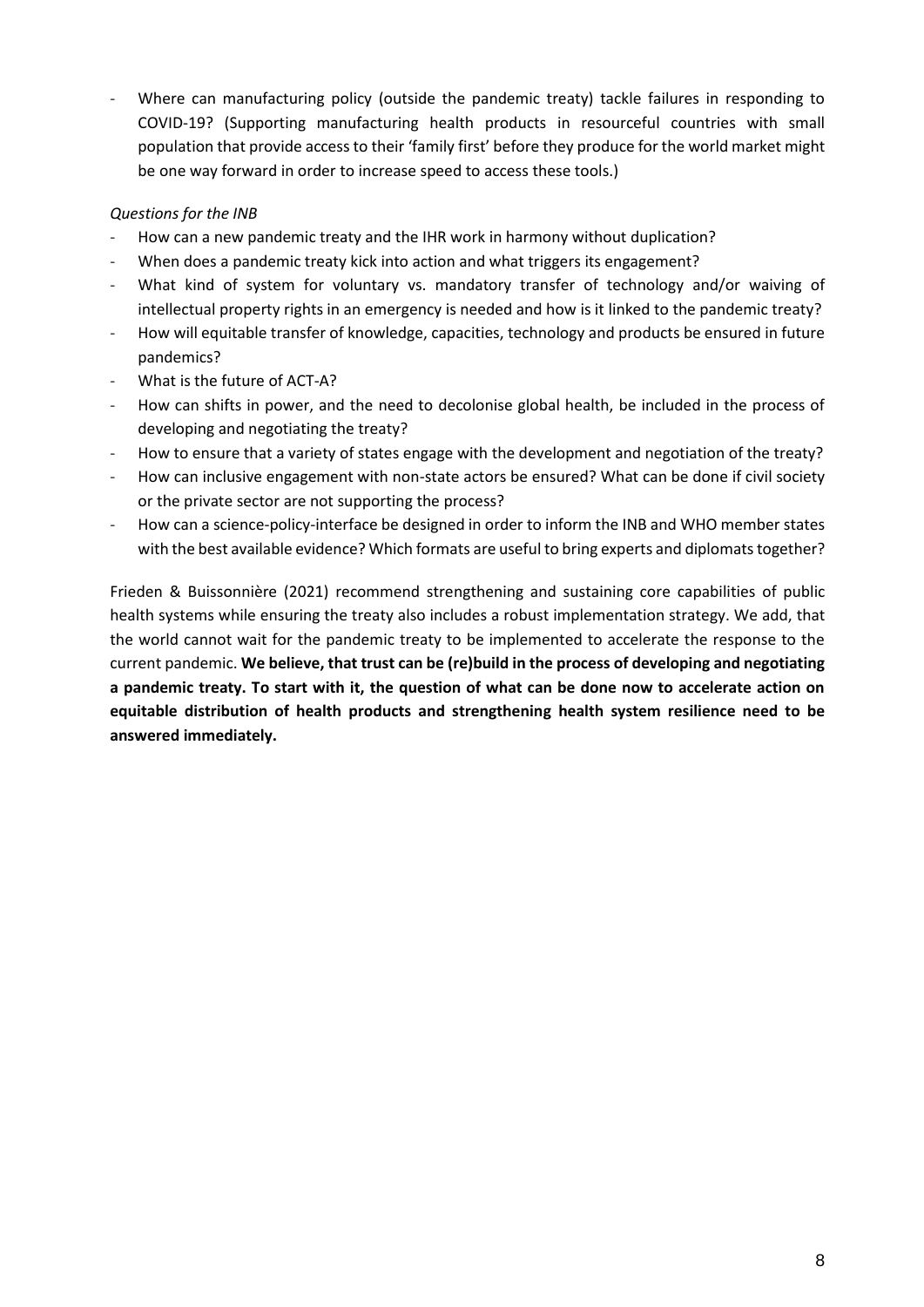#### **Bibliography**

World Health Assembly [WHA]. (28.11.2021). The World Together: Establishment of an intergovernmental negotiating body to strengthen pandemic prevention, preparedness and response. SSA2/CONF./1Rev.1. Retrieved from: [https://apps.who.int/gb/ebwha/pdf\\_files/WHASSA2/SSA2\\_CONF1Rev1-en.pdf](https://apps.who.int/gb/ebwha/pdf_files/WHASSA2/SSA2_CONF1Rev1-en.pdf)

Wenham, C; Eccleston-Turner, M.; Voss, M. The futility of the Pandemic Treaty, International Affairs (forthcoming in March 2022)

Nikogosian, H., & Kickbusch, I. (2021, April 26). A pandemic treaty: Where are we now that the leaders have spoken? The BMJ Opinion. [https://blogs.bmj.com/bmj/2021/04/26/a-pandemic-treaty-where-are-we-now-that](https://blogs.bmj.com/bmj/2021/04/26/a-pandemic-treaty-where-are-we-now-that-the-leaders-have-spoken/)[the-leaders-have-spoken/](https://blogs.bmj.com/bmj/2021/04/26/a-pandemic-treaty-where-are-we-now-that-the-leaders-have-spoken/)

Frieden, T. R., & Buissonnière, M. (2021). Will a global preparedness treaty help or hinder pandemic preparedness? BMJ Global Health, 6(5), e006297.<https://doi.org/10.1136/bmjgh-2021-006297>

Fidler, D. P. (2021, November 26). The Case Against a Pandemic Treaty. Think Global Health. <https://www.thinkglobalhealth.org/article/case-against-pandemic-treaty>

Haik Nikogosian and Ilona Kickbusch, 'A Pandemic Treaty: Where Are We Now That the Leaders Have Spoken?', *BMJ* 2021.

Gian-Luca Burci et al., 'Envisioning an International Normative Framework for Pandemic Preparedness and Response: Issues, Instruments and Options ', (Geneva: Graduate Institute Geneva, 2021).

Sakiko Fukuda-Parr, Paulo Buss, and Alicia Ely Yamin, 'Pandemic Treaty Needs to Start with Rethinking the Paradigm of Global Health Security', *BMJ Global Health* 6:6, 2021.

Suerie Moon and Ilona Kickbusch, 'A Pandemic Treaty for a Fragmented Global Polity', *The Lancet Public Health* 6:6, 2021.

Swee Kheng Khor and David L Heymann, 'Pandemic Preparedness in the 21st Century: Which Way Forward?', *The Lancet Public Health* 6:6, 2021.

Faouzi Mehdi et al., 'An International Treaty for Pandemic Preparedness and Response Is an Urgent Necessity', *British Medical Journal*, 2021.

European Council, 'An International Treaty on Pandemic Prevention and Preparedness', (Brussels, Belgium, 2021).

Dentico, N., van de Pas, R., & Patnaik, P. (2021). The politics of a WHO pandemic treaty in a disenchanted world (p. 58). Geneva Global Health Hub (G2H2). [https://g2h2.org/wp-content/uploads/2021/11/The-Politics-of-a-](https://g2h2.org/wp-content/uploads/2021/11/The-Politics-of-a-WHO-Pandemic-Treaty-final.pdf)[WHO-Pandemic-Treaty-final.pdf](https://g2h2.org/wp-content/uploads/2021/11/The-Politics-of-a-WHO-Pandemic-Treaty-final.pdf)

Moreno, A.B.B., Burci, G.-L. & Strobejko, A. (2022). Taxonomy of Substantive Proposals for a New Instrument on Pandemic Prevention, Preparedness and Response. *Global Health Centre. The Graduate Institute Geneva.* Retrieved from:<https://www.graduateinstitute.ch/sites/internet/files/2022-02/taxonomy-paper.pdf>

Wilson, L., Van Katwyk, S., Weldon, I. & Hoffman, S. (2021). A Global Pandemic Treaty Must Address Antimicrobial Resistance. *Journal of Law, Medicine & Ethics*, 49(4), 688-691. doi:10.1017/jme.2021.94

Vinuales, J., Moon, S., Le Moli, G.& Burci, G.-L. (2021). A global pandemic treaty should aim for deep prevention. *The Lancet*, 397(10287), 1791-1792. [https://doi.org/10.1016/S0140-6736\(21\)00948-X](https://doi.org/10.1016/S0140-6736(21)00948-X)

One health as a pillar for a transformative pandemic treaty (No. 299531; Global Health Centre Policy Brief, p. 29). (2021). Graduate Institute of International and Development Studies, Global Health Centre. <https://www.graduateinstitute.ch/sites/internet/files/2021-11/policybrief-onehealth-v3.pdf>

Vinuales, J., Moon, S., Le Moli, G.& Burci, G.-L. (2021). A global pandemic treaty should aim for deep prevention. *The Lancet*, 397(10287), 1791-1792. [https://doi.org/10.1016/S0140-6736\(21\)00948-X](https://doi.org/10.1016/S0140-6736(21)00948-X)

Piselli, D. (2022). International Sharing of Pathogens and Genetic Sequence Data under a Pandemic Treaty. What Linages with the Nagoya Protocol and the PIP Framework?. *Global Health Centre. The Graduate Institute Geneva.* Retrieved from:<https://www.graduateinstitute.ch/sites/internet/files/2022-02/policy-brief6.pdf>

Carlson, C.J., Albery, G.F. & Phelan, A. (2021). Preparing international cooperation on pandemic prevention for the Anthroposcene. *BMJ Global Health*, 6(3), e004254[. https://doi.org/10.1136/bmjgh-2020-004254](https://doi.org/10.1136/bmjgh-2020-004254)

Rourke, M., Eccleston-Turner, M., Switzer, S. (2022). Sovereignty, sanctions, and data sharing under international law. *Science*, 357(6582), 724-726. [. https://doi.org/10.1126/science.abn5400](file:///C:/Users/maike/Desktop/Nextcloud/CPHP/Pandemic%20Treaty%20Project/Publications/Policy%20Brief/.%20https:/doi.org/10.1126/science.abn5400)

Karunakara, U. (2021). Europe Cannot "Treaty" its Way Out of the Pandemic. Health Policy Watch. Retrieved from: <https://healthpolicy-watch.news/europe-treaty-pandemic/>

Financing the Global Commons for Pandemic Preparedness and Response (2021). A Global Deal for Our Pandemic Age. Report of the G20 High Level Independent Panel on Financing the Global Commons for Pandemic Preparedness and Response.<https://pandemic-financing.org/report/high-level-summary/>